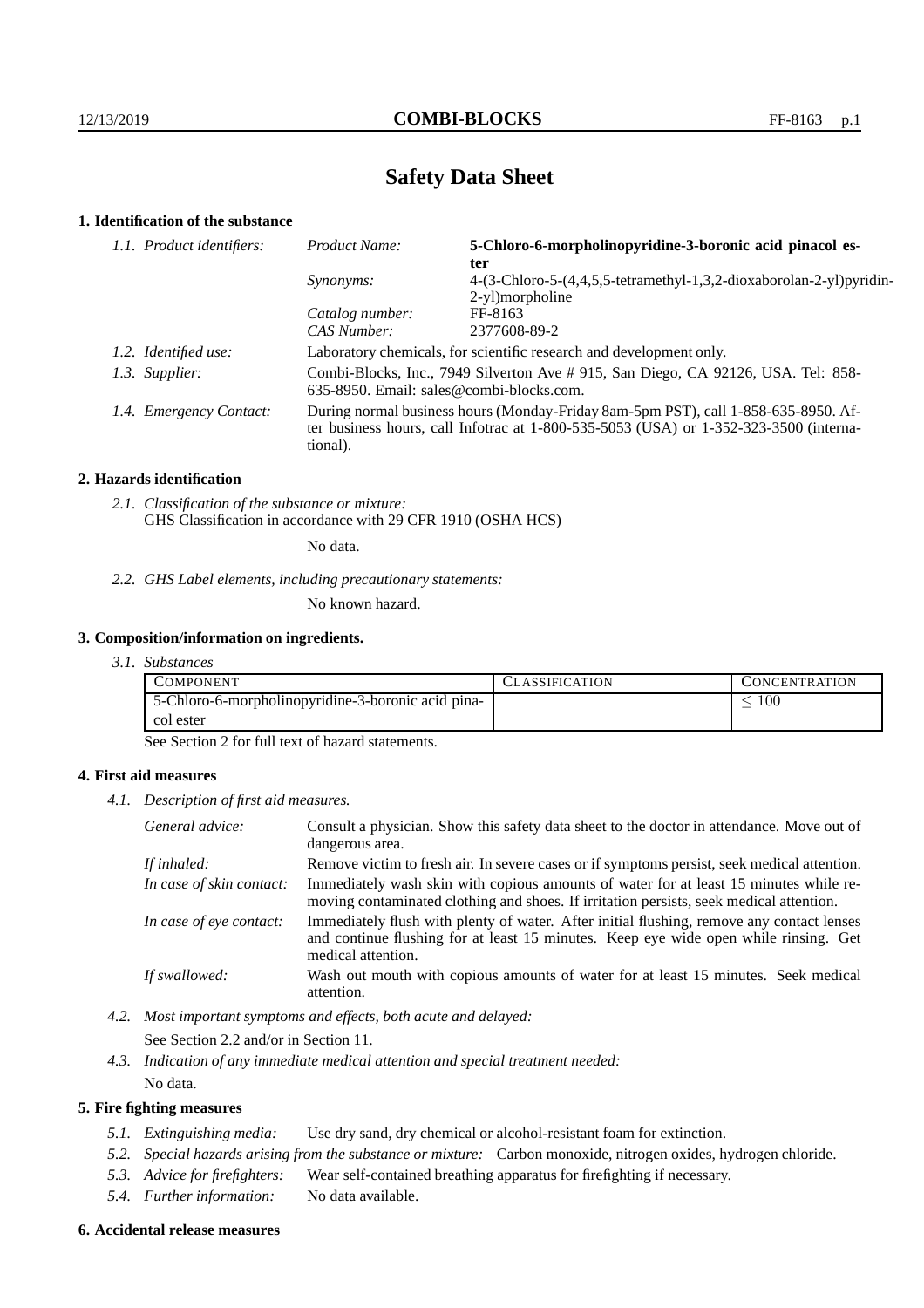- *6.1. Personal precautions, protective equipment and emergency procedures:* Ensure adequate ventilation. Use personal protective equipment.
- *6.2. Environmental precautions:* Should not be released into the environment. See Section 12 for additional ecological information.
- *6.3. Methods and materials for containment and cleaning up:* Sweep up or vacuum up spillage and collect in suitable container for disposal.
- *6.4. Reference to other sections:* Refer to protective measures listed in Sections 8 and 13.

#### **7. Handling and storage**

- *7.1. Precautions for safe handling:* Avoid contact with skin and eyes. Avoid inhalation of vapour or mist. Keep away from sources of ignition - No smoking. Take measures to prevent the build up of electrostatic charge. For precautions see section 2.2.
- *7.2. Conditions for safe storage, including any incompatibilities:* Store refrigerated. Keep container tightly closed in a dry and well-ventilated place. Containers which are opened must be carefully resealed and kept upright to prevent leakage.
- *7.3. Specific end use(s):* Laboratory chemicals, for scientific research and development only.

#### **8. Exposure Controls / Personal protection**

*8.1. Control parameters:*

*Components with workplace control parameters:* Contains no substances with occupational exposure limit values. *8.2. Exposure controls:*

*Appropriate engineering controls:* Ensure that eyewash stations and safety showers are close to the workstation

location. Ensure adequate ventilation, especially in confined areas.

*Personal protective equipment:*

| Eye/face protection:    | Wear appropriate protective eyeglasses or chemical safety goggles as described by OSHA's<br>eye and face protection regulations in 29 CFR 1910.133 or European Standard EN166.                                                                                                                                         |
|-------------------------|------------------------------------------------------------------------------------------------------------------------------------------------------------------------------------------------------------------------------------------------------------------------------------------------------------------------|
| Skin protection:        | Handle with gloves. Gloves must be inspected prior to use. Use proper glove removal<br>technique (without touching glove's outer surface) to avoid skin contact with this product.<br>Dispose of contaminated gloves after use in accordance with applicable laws and good<br>laboratory practices. Wash and dry hands |
| <b>Body Protection:</b> | Complete suit protecting against chemicals, Flame retardant antistatic protective clothing.,<br>The type of protective equipment must be selected according to the concentration and<br>amount of the dangerous substance at the specific workplace.                                                                   |
| Respiratory protection: |                                                                                                                                                                                                                                                                                                                        |

Control of environmental exposure: Prevent further leakage or spillage if safe to do so. Do not let product enter drains.

### **9. Physical and chemical properties**

*9.1. Information on basic physical and chemical properties*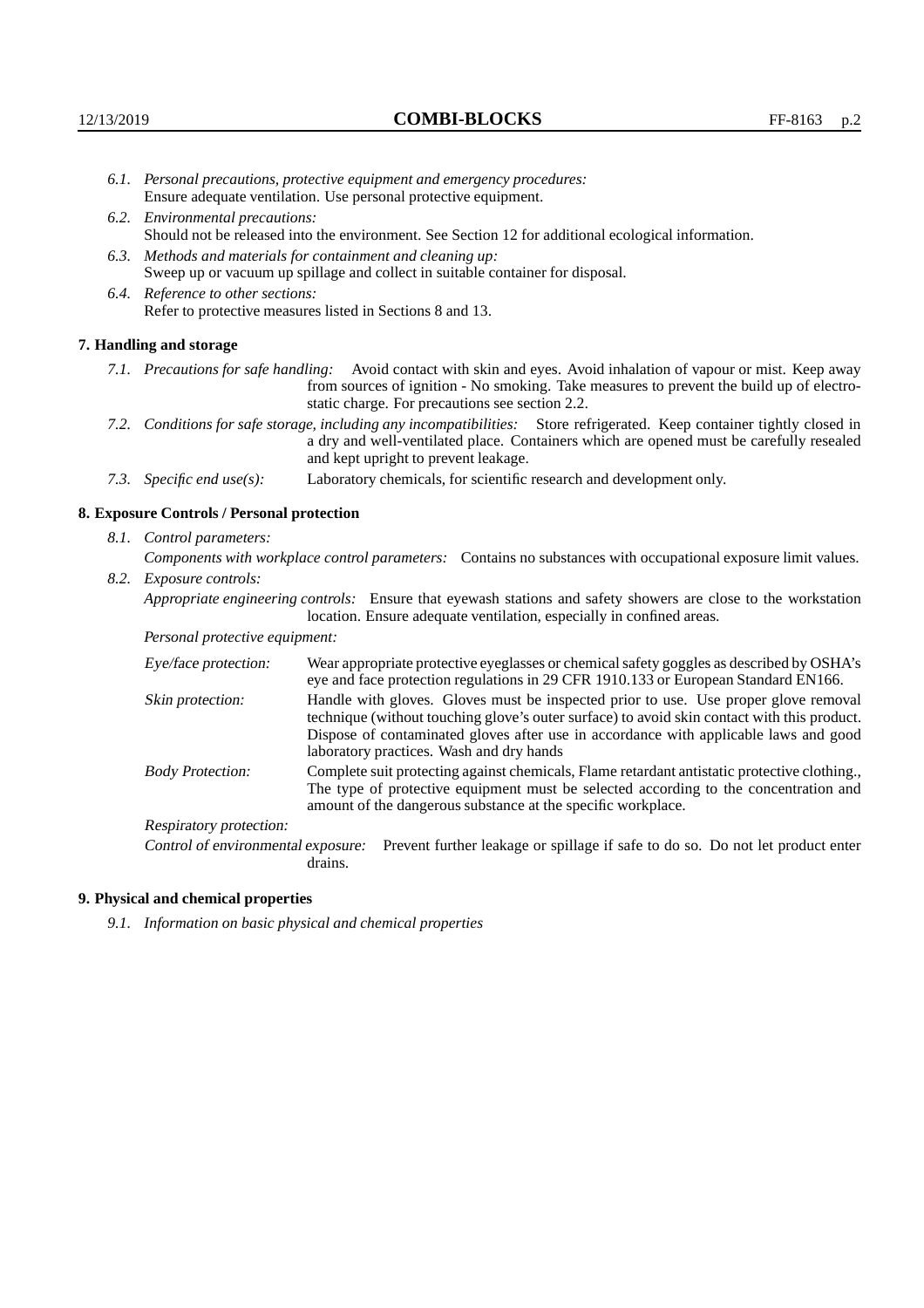| (a)      | Appearance:                                   | Solid                   |
|----------|-----------------------------------------------|-------------------------|
| (b)      | Odour:                                        | No data                 |
| (c)      | Odour Threshold:                              | No data                 |
| (d)      | pH:                                           | No data                 |
| (e)      | Melting point/freezing point:                 | 80 - 90 $\rm ^{\circ}C$ |
| (f)      | Initial boiling point and boiling range:      | No data                 |
| (g)      | Flash point:                                  | No data                 |
| (h)      | Evaporatoin rate:                             | No data                 |
| (i)      | Flammability (solid, gas):                    | No data                 |
| (j)      | Upper/lower flammability or explosive limits: | No data                 |
| $\rm(k)$ | Vapour pressure:                              | No data                 |
| (1)      | Vapour density:                               | No data                 |
| (m)      | Relative density:                             | No data                 |
| (n)      | Water solubility:                             | No data                 |
| $\circ$  | Partition coefficient: n-octanol/water:       | No data                 |
| (p)      | Auto-ignition:                                | No data                 |
| (q)      | Decomposition temperature:                    | No data                 |
| (r)      | Viscosity:                                    | No data                 |
| (s)      | Explosive properties:                         | No data                 |
| (t)      | Oxidizing properties:                         | No data                 |
|          |                                               |                         |

*9.2. Other safety information:*

| Formula          | $C_{15}H_{22}BCiN_2O_3$ |
|------------------|-------------------------|
| Molecular weight | 324.6                   |
| CAS Number       | 2377608-89-2            |

#### **10. Stability and reactivity**

|  | 10.1. Reactivity | No data |
|--|------------------|---------|
|--|------------------|---------|

*10.2. Chemical stability* Stable under recommended storage conditions.

- *10.3. Possibility of hazardous reactions* No data
- *10.4. Conditions to avoid*
- *10.5. Incompatible material* No data.
- *10.6. Hazardous decomposition products:*

Hazardous decomposition products formed under fire conditions: Carbon monoxide, nitrogen oxides, hydrogen chlo-

|                               | ride.          |
|-------------------------------|----------------|
| Other decomposition products: | No data        |
| In the event of fire:         | See Section 5. |

## **11. Toxicological information**

*11.1 Information on toxicological effects*

| Acute toxicity:                                            | No data available.                                                                                                                              |
|------------------------------------------------------------|-------------------------------------------------------------------------------------------------------------------------------------------------|
| Skin irritation/corrosion:                                 | No data available.                                                                                                                              |
| Eye damage/irritation:                                     | No data available.                                                                                                                              |
| Respiratory or skin sensitization:                         | No data available.                                                                                                                              |
| Germ cell mutagenicity:                                    | No data available.                                                                                                                              |
| Carcinogenicity:                                           | No data available.                                                                                                                              |
| Reproductive toxicity:                                     | No data available.                                                                                                                              |
|                                                            | Specific target organ system toxicity - single exposure: No data available.                                                                     |
| Specific target organ system toxicity - repeated exposure: | No data available.                                                                                                                              |
| Aspiration hazard:                                         | No data available.                                                                                                                              |
| Additional information:                                    | To the best of our knowledge, the chemical, physical and toxicological proper-<br>ties of this substance have not been thoroughly investigated. |

## **12. Ecological information**

*12.1. Toxicity* No data available.